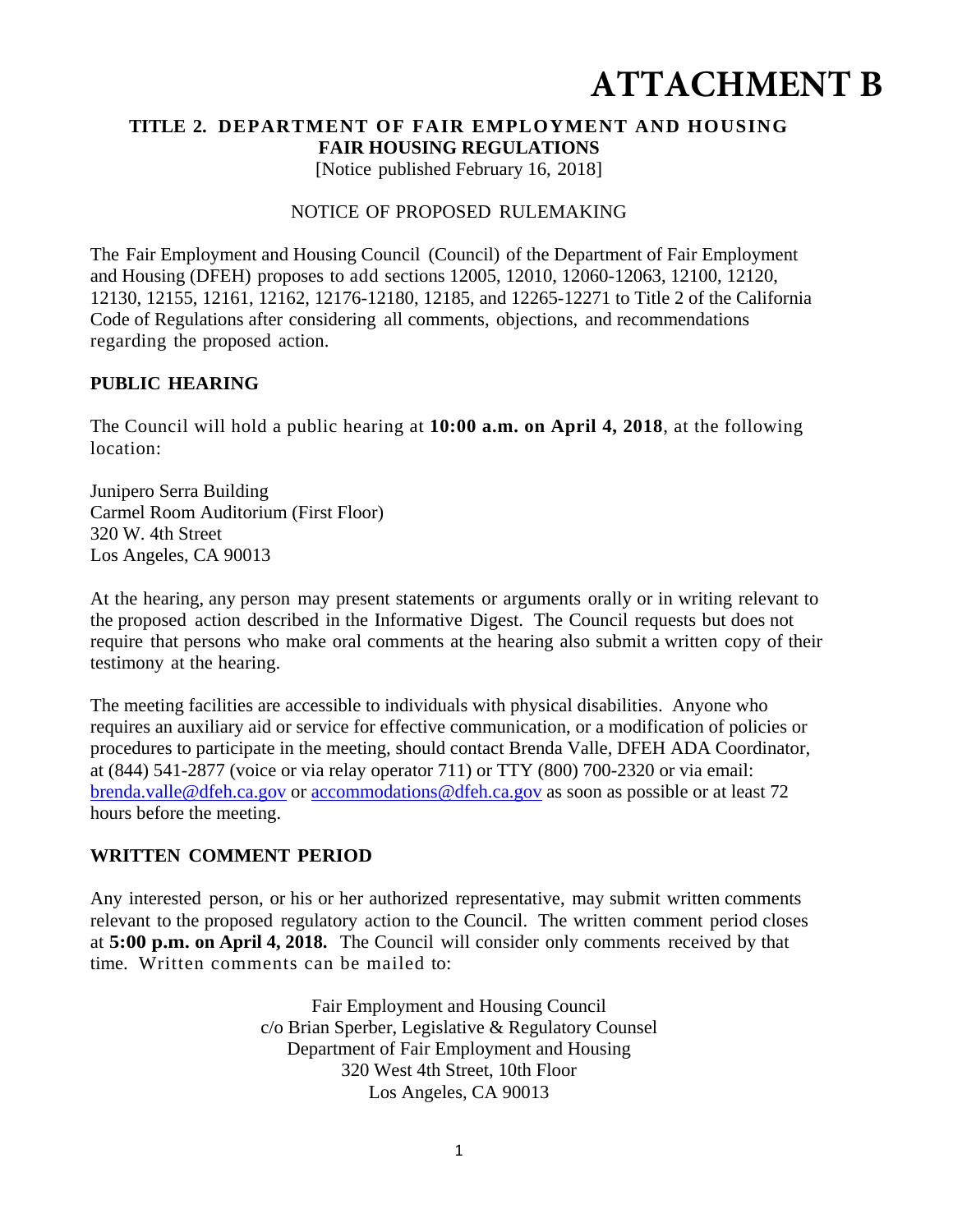Comments may also be submitted by e-mail to FEHCouncil@dfeh.ca.gov.

## **AUTHORITY AND REFERENCE**

Government Code section 12935(a) authorizes the Council to adopt these proposed regulations. The proposed regulations implement, interpret, and make specific section 12900 et seq. of the Government Code.

## **INFORMATIVE DIGEST/ POLICY STATEMENT OVERVIEW**

This rulemaking action clarifies, makes specific, and supplements existing state statutes and case law interpreting the Fair Employment and Housing Act (FEHA) set forth in Government Code section 12900 et seq. As it relates to housing, the FEHA prohibits harassment and discrimination because of the race, color, religion, sex, gender, gender identity, gender expression, sexual orientation, marital status, national origin, ancestry, familial status, source of income, disability, or genetic information, or any basis prohibited by section 51 of the Civil Code.

In compliance with the Administrative Procedure Act, the Council proposes to adopt these rules as duly noticed, vetted, and authorized regulations. This action has the specific benefit of creating a more comprehensive set of rules to ensure that persons covered by FEHA, including housing providers, owners, tenants, and others, better understand their rights and duties, in turn reducing litigation costs and the burden on courts. Ultimately, the proposed action furthers the mission of the DFEH by protecting Californians from discrimination, harassment, and retaliation in the housing context.

The proposed amendments most notably clarify and/or articulate the following: (1) definitions to be used throughout subchapter 7; (2) how to establish direct and vicarious liability for discriminatory housing practices; (3) how to establish liability based on a practice's discriminatory effect; (4) burdens of proof and legally sufficient justifications to allegations of discriminatory effect; (5) the relationship of legally sufficient justifications in a discriminatory effects case to allegations of intentional discrimination; (6) the prohibition on financial assistance practices with discriminatory effect; (7) the prohibition on practices constituting harassment, including quid quo pro and hostile environment harassment; (8) the prohibition on practices constituting retaliation; (9) the prohibition on residential real estate-related practices with discriminatory effect; (10) the prohibition of discrimination in land use practices and housing programs, including specific practices related to land use; (11) discriminatory housing practices based on the failure to make reasonable accommodations for individuals with disabilities, including the interactive process, establishing that a reasonable accommodation is necessary, denials of requests for reasonable accommodations, and other requirements or limitations in the provision of reasonable accommodations, and examples; (12) requirements regarding assistance animals for individuals with disabilities, including service animals and support animals; and (13) consideration of criminal history information in housing, including prohibited uses of criminal history information, establishing a legal sufficient justification relating to criminal history information that is alleged to have a discriminatory effect, intentional discrimination and the use of criminal history information, discriminatory statements regarding criminal history information,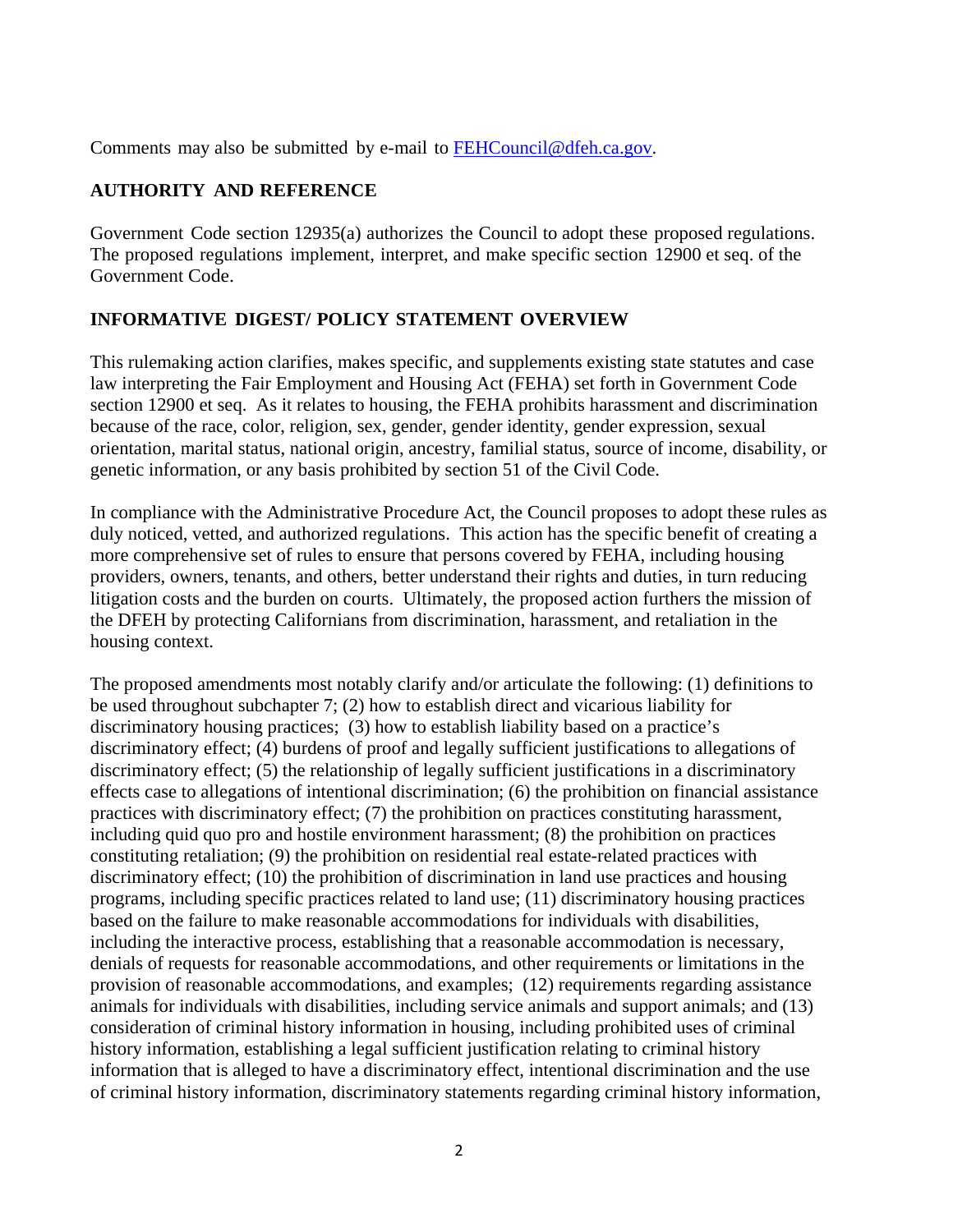specific practices relating to criminal history information, compliance with federal or state laws and other requirements prohibiting or requiring consideration of criminal history, and the relationship between the FEHA and other laws as it relates to the use of criminal history information.

The Council has determined that the proposed amendments are not inconsistent or incompatible with existing regulations. After conducting a review for any regulations that would relate to or affect this area, the Council has concluded that these are the only regulations that concern fair housing and the Fair Employment and Housing Act.

## **DISCLOSURES REGARDING THE PROPOSED ACTION**

*The Council has made the following initial determinations:* 

**Mandate on local agencies and school districts**: None.

**Cost or savings to any state agency**: No additional costs or savings beyond those imposed by existing law.

**Cost to any local agency or school district, which must be reimbursed in accordance with Government Code sections 17500 through 17630**: None.

**Other non-discretionary cost or savings imposed on local agencies**: No additional costs or savings beyond those imposed by existing law.

**Cost or savings in federal funding to the state**: None.

**Cost impacts on a representative private person or businesses**: No additional costs or savings beyond those imposed by existing law. Therefore, the agency is not aware of any cost impacts that a representative private person or business would necessarily incur in reasonable compliance with the proposed action.

**Results of the economic impact assessment/analysis**: The Council anticipates that the adoption of the regulations will not impact the creation or elimination of jobs or housing within the state; the creation of new businesses or housing or the elimination of existing businesses or housing within the state; or the expansion of businesses or housing currently doing business within the state. To the contrary, adoption of the proposed amendments is anticipated to benefit California businesses, workers, housing providers, owners, tenants, and the state's judiciary by clarifying and streamlining the operation of the law, making it easier for housing providers, owners, and tenants to understand their rights and obligations, and reducing litigation costs.

#### **Statewide adverse economic impact directly affecting businesses and individuals**:

The Council has made an initial determination that the proposed action *will not* have a significant statewide adverse economic impact directly affecting businesses, including the ability of California businesses to compete with businesses in other states.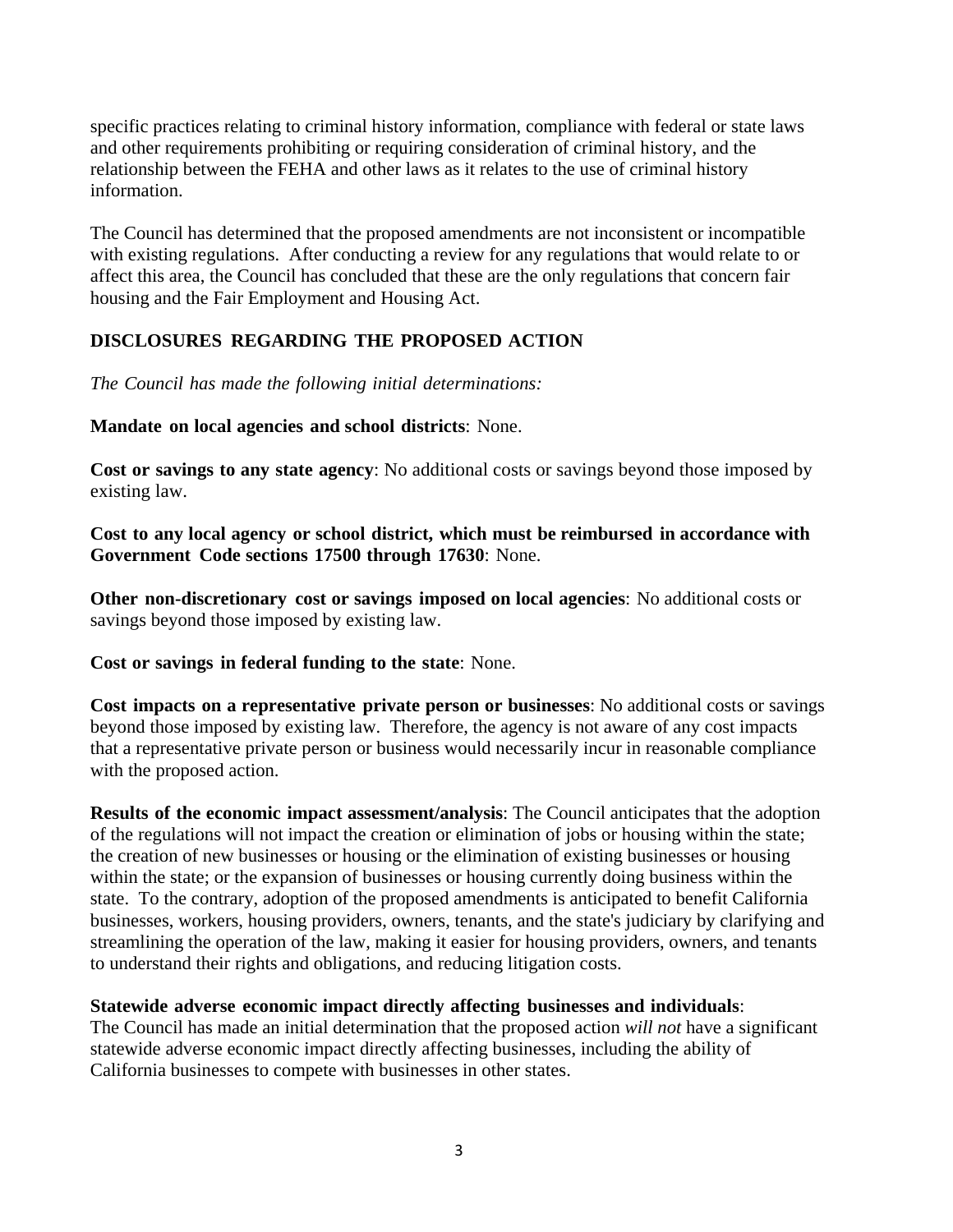#### **Significant effect on housing costs**: None.

**Small Business Determination**: The Council anticipates that the regulations will not create additional costs or savings beyond those imposed by existing law. Similarly, the Council has determined that there is no impact on small businesses as a result of this proposed action because these regulations primarily serve to clarify existing law.

**Business Report**: The Council has determined that the proposed regulations do not require a report to be made.

## **CONSIDERATION OF ALTERNATIVES**

In accordance with Government Code section 11346.5, subdivision (a)(13), the Council must determine that no reasonable alternative it considered or that has otherwise been identified and brought to the Council's attention would be more effective in carrying out the purpose for which this action is proposed, or would be as effective and less burdensome to affected private persons than the proposed action, or would be more cost-effective to affected private persons and equally effective in implementing the statutory policy or other provision of law.

The Council has thus far not become aware of a better alternative and invites interested persons to present statements or arguments with respect to alternatives to the proposed regulations at the scheduled hearing or during the written comment period.

### **CONTACT PERSONS**

Inquiries concerning the proposed administrative action may be directed to:

Brian Sperber, Legislative & Regulatory Counsel Department of Fair Employment and Housing 320 West 4th Street, 10th Floor Los Angeles, CA 90013 Telephone: (213) 337-4495 E-mail: brian.sperber@dfeh.ca.gov

The backup contact person for these inquiries is:

Holly Thomas, Deputy Director of Executive Programs Department of Fair Employment and Housing 320 West 4th Street, 10th Floor Los Angeles, CA 90013 Telephone: (213) 439-6799 E-mail: holly.thomas@dfeh.ca.gov

Please direct requests for copies of the proposed text (express terms) of the regulations, the Initial Statement of Reasons, the modified text of the regulations, if any, or other information upon which the rulemaking is based, should other sources be used in the future, to Brian Sperber